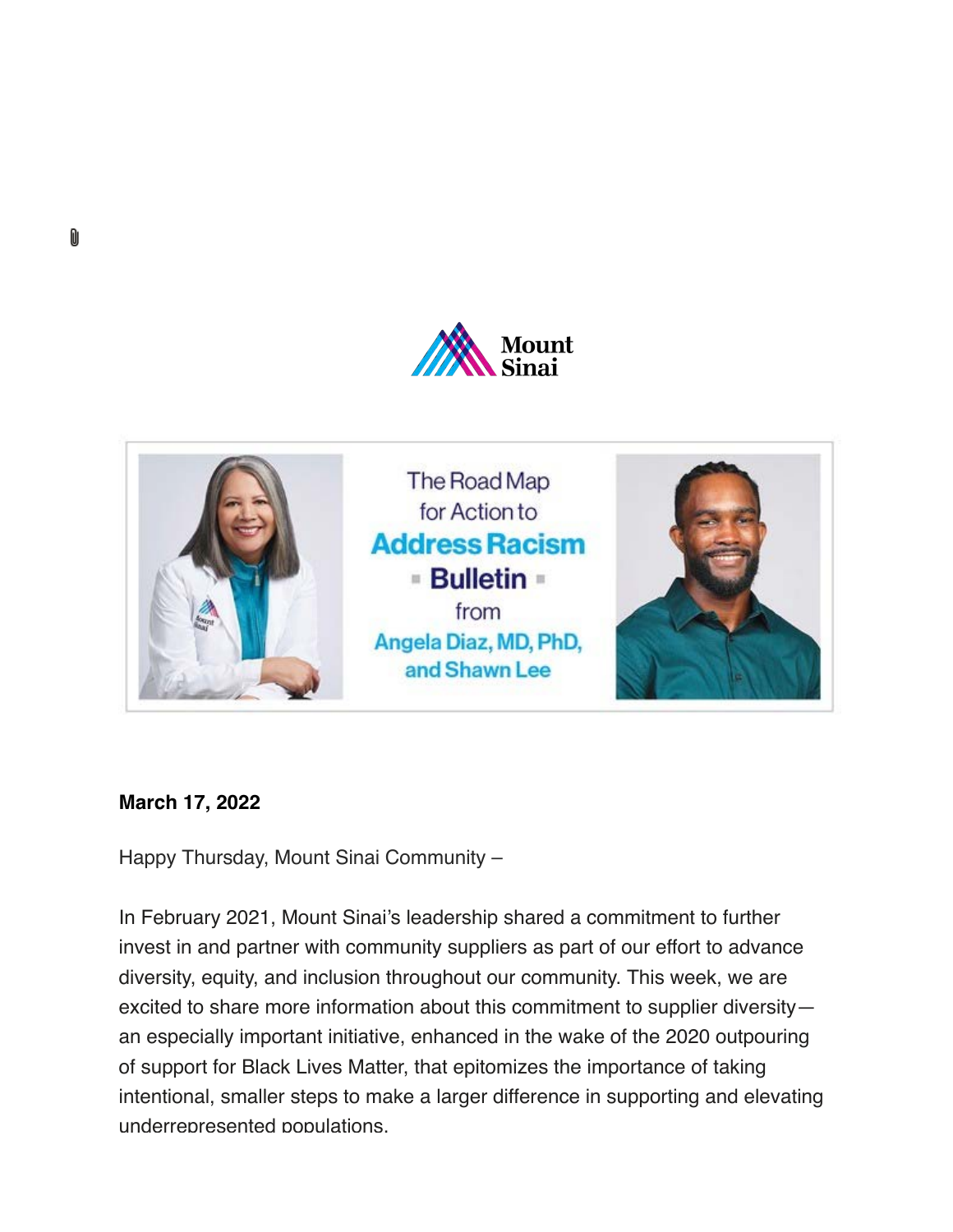Across Mount Sinai, we work with many vendors and suppliers to buy the tools and resources necessary to run a health system. Working with a diverse supplier base is one critically important way to support small businesses and underrepresented minority-owned businesses which historically have been excluded from contracting opportunities. That is why we areintentionallypartnering with businesses that are at least 51 percent owned, operated,and controlled by individuals from underrepresented groups, including Blacks, Latinos, and other minorities, women, veterans, servicedisabled veterans, people with disabilities, and people who identify as LGBTQ as well as those in historically underutilized business zones.

Mount Sinai's supplier diversity program, formalized in partnership with a Minority Business Enterprise (MBE) consulting group, can be broken down into three parts: increasebusiness and partnerships with underrepresented vendors,encourage non-diversevendors we work with to subcontract to underrepresented businesses, and develop mentorship programs to help underrepresented businesses become more stable.

Our work to shift the institutional approach to procurement partnerships is already well underway. The Supply Chain team, in close partnership with Marketing and Communications, has developed a [supplier diversity website](https://www.mountsinai.org/about/odi/supplier-diversity), implemented MBE-owned software tofacilitate searching for certified small businessesand underrepresented suppliers, and worked with several other departmentsacross the Health System to find opportunities to switch to underrepresented suppliers.

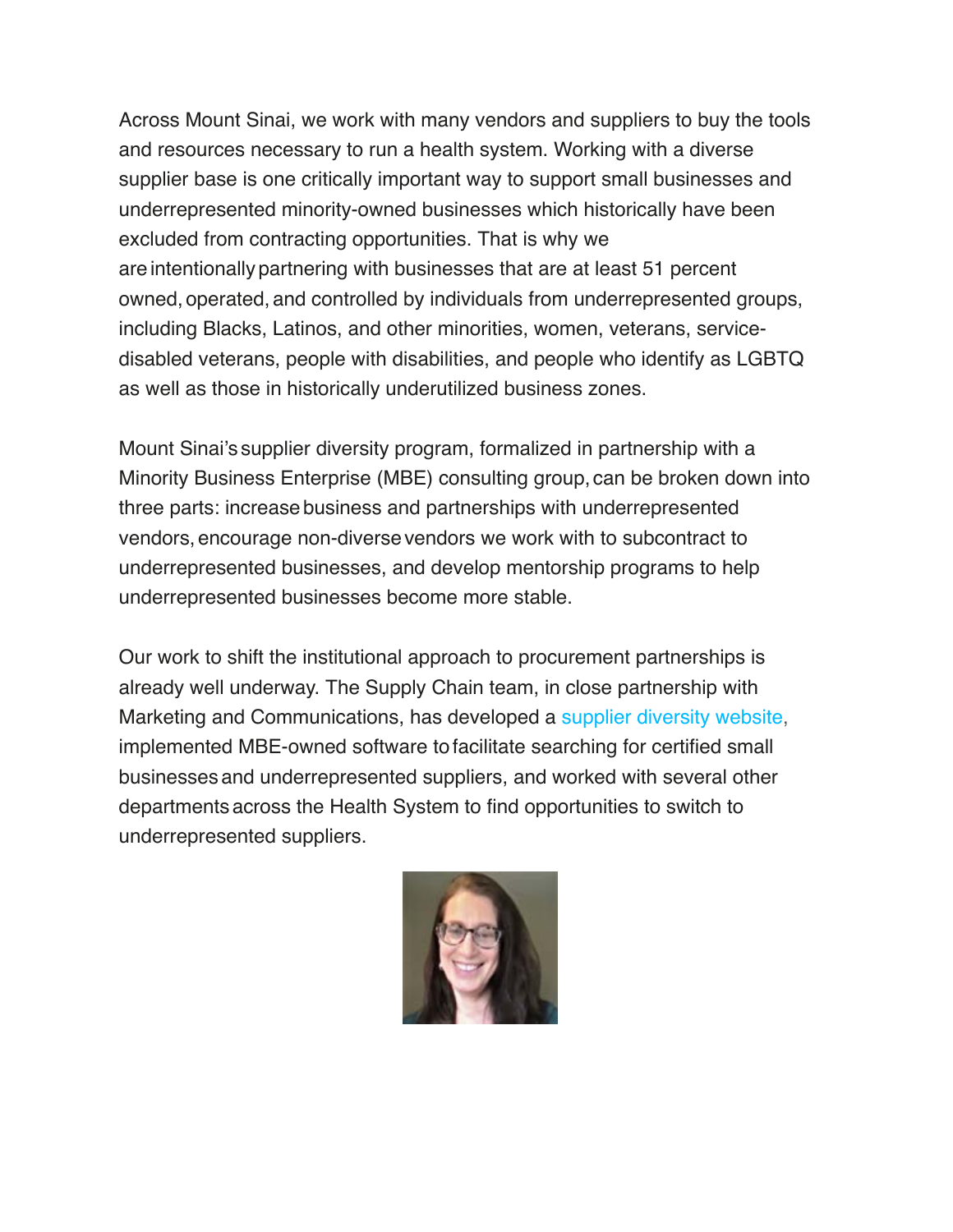"We want people to see that we are notjust committed to change, but that we are taking every step and every measure to authentically make a difference," explained**Karen Wish, Chief Marketing Officer**. "It all goes back to intentionality —putting the effort, energy, and belief system behind your commitment and turning it into action."

**Carlos Maceda, Chief Supply Chain Officer**, added,"Supplier diversity affects all of our lives whether we know it by name or not. The dollars we spend supporting underrepresented businesses in our communities—whether that's ordering gloves and office supplies or hiring a company to support building renovations—in turn contribute to our local economies, bettering the lives of our employees and patients."

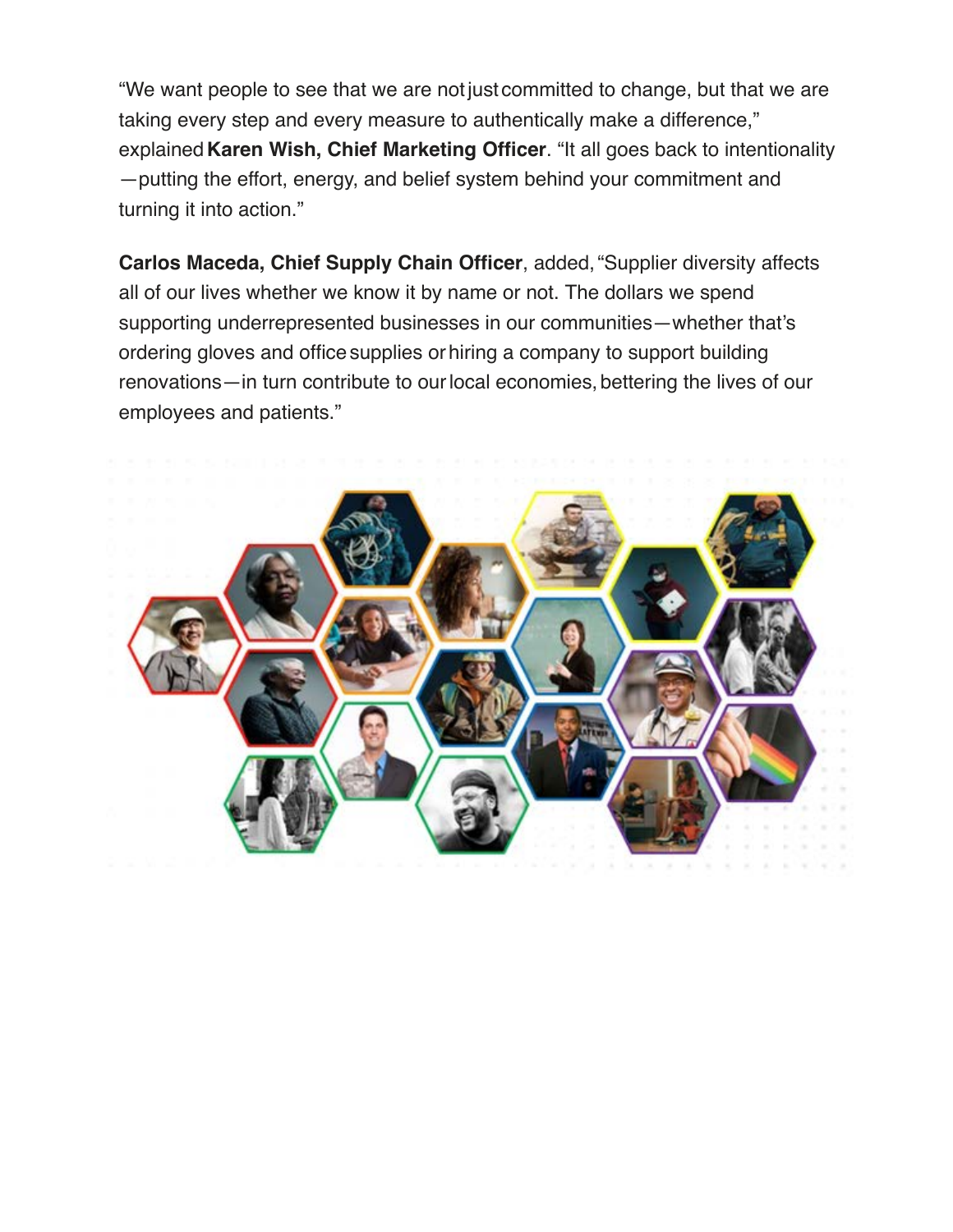Though much has already been done to enrich this program, plans are in place to ensure continued growth by building out mentorship programs, expanding into more departments, and increasing spending benchmarks, all while continuing to meet goals.

Tolearn more about Mount Sinai's commitment to supplier diversity, watch our [supplier diversity video](https://youtu.be/g4w_zMhpO6c%22%20/t%20%22_blank) or send questions to [supplierdiversity@mountsinai.org.](mailto:supplierdiversity@mountsinai.org)

On a different and more somber note, this week marks one year sincethe racially motivated shooting at an Atlanta spa that left eight innocent people dead and an extended community racked with grief, sadness, and confusion. Anniversaries like this can be difficult, especially coupled with continued attacksagainst Asian Americans both here and abroad, and we extend our most sincere thoughts to those affected.

We have a number of upcoming events this month, and as always, we encourage you to get involved.

Angela and Shawn